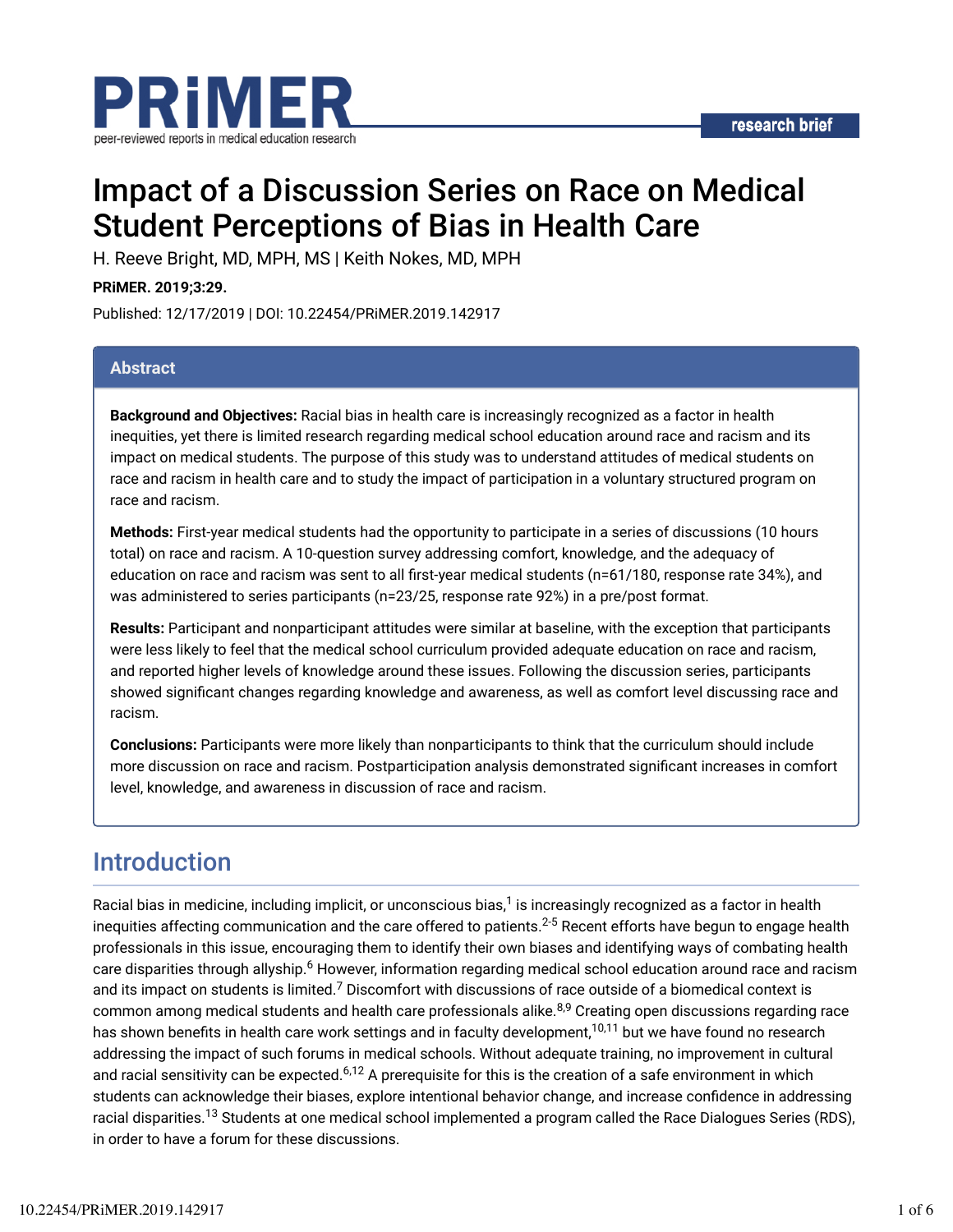The purpose of this study was to examine baseline perceptions of first-year medical students about race and health care as well as the impact of participation in the RDS. We hypothesized that participants and nonparticipants would vary significantly at baseline, with participants reporting greater comfort, knowledge, and awareness of racism, and that RDS participation would increase comfort and knowledge regarding these issues.

## **Methods**

#### *Intervention*

In Spring 2016, 25 first-year medical students ("participants") at a single institution self-selected to participate in the RDS. First-year students who did not participate in the RDS were defined as "nonparticipants." This series of five 2-hour dialogues was based on a predefined curriculum and was lead by facilitators from YWCA Boston with experience in fostering safe environments for these difficult conversations.<sup>14</sup> Participants verbally agreed to keep the content of these discussions confidential. Participants engaged in a variety of discussion topics including vocabulary around race, discrimination, and prejudice; self-identification, self-definition, stereotyping, and selfawareness; racism and bias in medicine; and strategies to address these issues.

### *Survey (Figure 1)*

As a review of the literature did not identify a validated instrument measuring our targeted outcomes, we designed a 10-question Likert scale survey to assess attitudes toward inclusion of race and racism in the curriculum (questions 1 and 10), knowledge and awareness of racism and bias in health care and medical training (questions 2, 6, and 9), and confidence in talking about race and racism (questions 3, 4, 5, and 7). Lower values on the 6-point scale indicated greater knowledge, comfort, or agreement with each question. Basic demographic information was obtained by self-report.

We administered the survey to RDS participants on paper in a pre/postformat, and concurrently to all first-year medical students via email. To avoid double counting, the email version included a question regarding RDS participation, and participants were reminded in person and via email not to respond to the online survey. The paper survey included the option to create a personalized code allowing for paired analysis. Participation was voluntary and anonymous. The Tufts University Institutional Review Board exempted the survey and the Office of Educational Affairs at Tufts University School of Medicine approved it.

### *Data Analysis*

We compared the responses of nonparticipants to pretest responses of participants using an unpaired *t* test. We also analyzed pre- and posttests of participant responses using an unpaired *t* test. Sixteen of the 25 participants created individualized codes and were included in a paired pre/post *t*-test analysis. We performed data analysis with SPSS v20 (SPSS Statistical Software, Armonk, NY: IBM, Inc).

## **Results**

Twenty-three (92%) of the RDS participants took the pre/posttest survey. Sixteen (70%) of these participants created an individualized code allowing for paired *t*-test analysis. Sixty-one (34%) of the 180 nonparticipants completed the online survey. General demographic information was collected by self-report (Table 1).

### *Participants vs Nonparticipants (Table 2)*

Nonparticipants were more likely to identify as white (80.3% vs 39.1%), and as not Hispanic/Latino (95.1% vs 78.3%). At baseline, participants were significantly more likely than noparticipants to feel that the medical school curriculum should provide more discussion on race and racism (Q1: 1.22 vs 2.07, *P*<.01, 95% CI -1.43, -0.27; Q10: 1.13 vs 2.13, P<.01, 95% CI -1.37, -0.63). Additionally, participants were significantly more likely to self-report an understanding of the impact of race on medical care and health outcomes (Q6: 1.83 vs 2.34, *P*<.01, 95% CI -0.91, -0.31).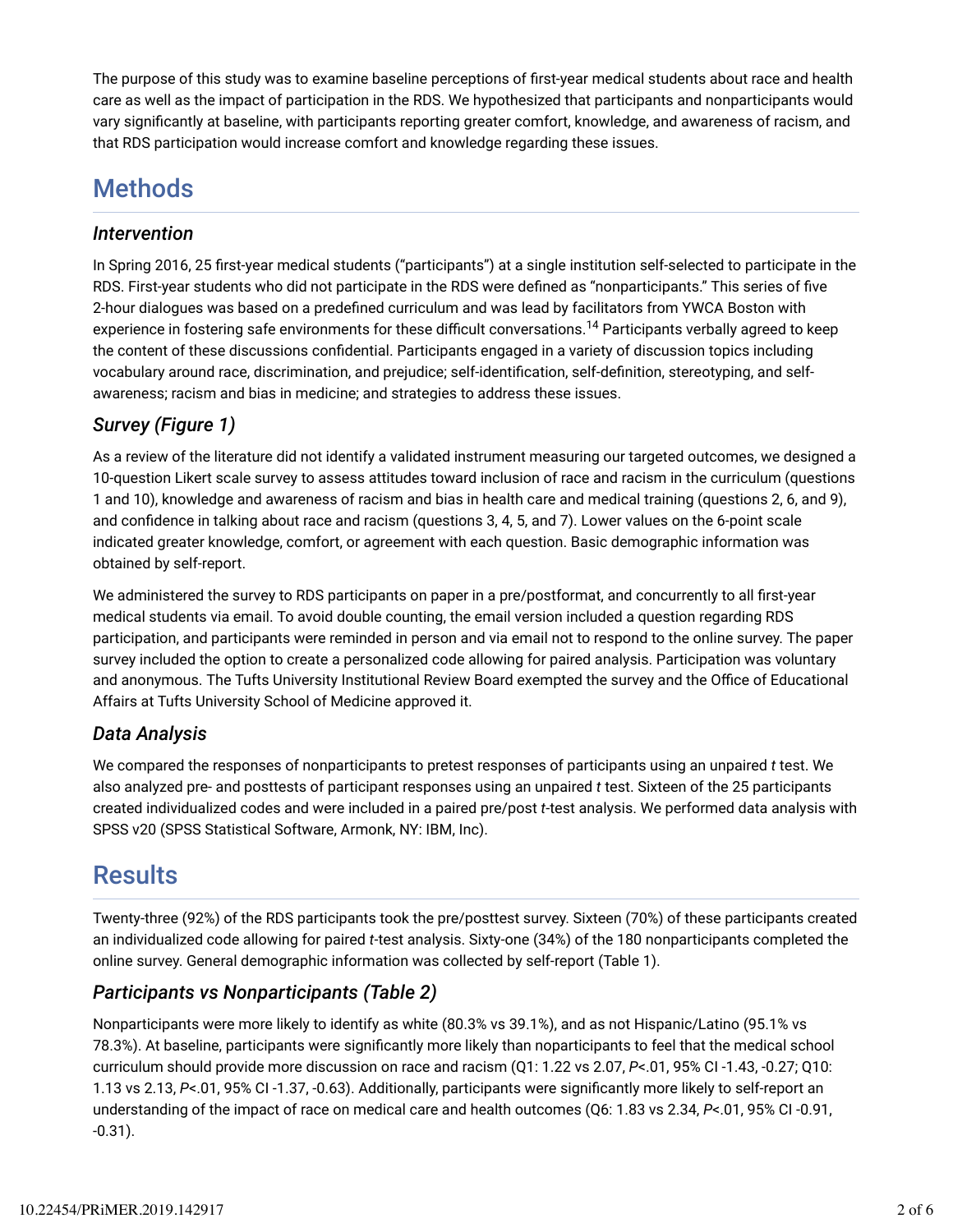### *Unpaired Participant Pre/Post t Test (Table 2)*

The unpaired *t*-test analysis of participants (n=23) showed statistically significant changes in several domains. Participants reported increased knowledge and awareness of racial bias (Q2: 3.35 vs 2.30, *P*=.03, 95% CI 0.12, 1.97; Q6: 1.83 v 1.43, *P*=0.04, 95%CI 0.02, 0.76; Q9: 4.04 v 2.47, *P*<.01, 95% CI 0.62, 2.34), as well as an increased level of comfort talking about race and racism (Q7: 2.87 vs 2.13, *P*=.01, 95% CI 0.24, 1.24; Q8: 2.65 vs 1.96, *P*=.01, 95% CI 0.17, 1.23).

### *Paired Participant Pre/Post t-Test (Table 2)*

Paired pre/posttest analysis demonstrated significant changes in responses to the same questions as the unpaired analysis (Q2: 3.31 vs 2.00, *P*<.01; Q6: 1.88 v 1.44, *P*=0.03; Q7: 3.00 vs 2.25, *P*<.01; Q8: 2.81 vs 2.00 *P*=.01; Q9: 4.13 vs 2.31, P<.01), while additionally showing a significant increase in self-reported comfort talking about race (Q4: 2.44 vs 1.88, *P*<.01). We did not perform within-group variance due to small sample sizes in certain categories.

## **Discussion**

Despite growing recognition of the role of race and racism in health inequities, there is little information regarding interventions to address these issues during medical training. In this study, participants in a structured discussion series reported increased awareness of race and racism, specifically demonstrating increased recognition of others' experiences of racism and greater understanding of the role of race in medical care and health outcomes. Participants also reported increased comfort talking about race and racism with other health professionals, with patients, and with people from different racial backgrounds. Notably, these changes occurred despite the fact that participants were a self-selected group with a higher initial knowledge of these concepts.

Study limitations include the small sample size and the short timeline of the intervention and postparticipation survey. RDS participants may have been affected by selection bias, as participation was voluntary, and participants may have been predisposed toward sensitivity and awareness on issues surrounding race and racism. Selection bias may also have minimized the baseline difference between participants and nonparticipants as the nonparticipating students who responded to the class-wide survey may be more attuned to issues surrounding racial bias in health care than nonresponders. Additionally, RDS occurred in the context of highly visible discussions of race and racism such as the Black Lives Matter movement. This is a potential confounder, though the limited study time frame may make this less likely.

A separate concern is program generalizability. Organizers of the RDS benefited from the availability of a community partner with trained facilitators, but the program as designed requires student commitment, openness to selfreflection and discussing racism, and structured groups. Providing resources to support this program for all students would be difficult, and requiring participation could jeopardize the underlying ethos of safe and open discussion, potentially affecting total program impact.

Finally, it is difficult to know the true impact of small but significant changes on a Likert scale, but addressing these issues is an ongoing process and the Race Dialogues Series offers one potential model to create change. Potential future steps include expanding this curriculum to more students, beginning similar discussions at other institutions, and evaluating for future program sustainability. It is imperative that we as medical educators move the discussion on race and racism forward if we are to address their impact in our practice of medicine and in patient outcomes and health inequities.

## Tables and Figures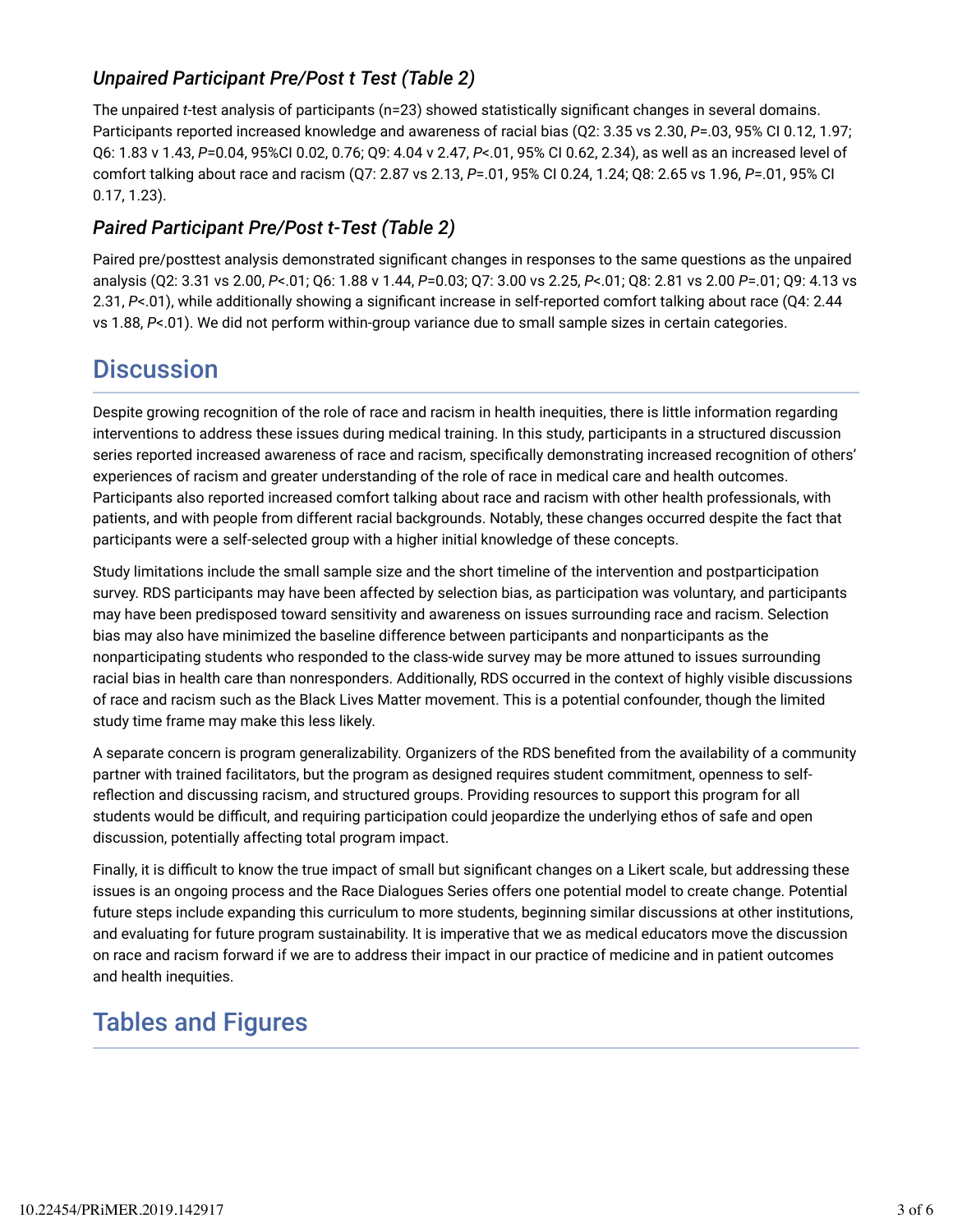|                                                                                                                                | <b>Strongly</b><br><b>Agree</b> | <b>Agree</b> | <b>Somewhat</b><br>Agree | <b>Somewhat</b><br><b>Disagree</b> | <b>Disagree</b> | <b>Strongly</b><br><b>Disagree</b> |
|--------------------------------------------------------------------------------------------------------------------------------|---------------------------------|--------------|--------------------------|------------------------------------|-----------------|------------------------------------|
| Q1. I believe that the medical school<br>should integrate discussion of ethnicity<br>and race throughout the curriculum.       |                                 |              |                          |                                    |                 |                                    |
| Q2. I, or individuals I know, have<br>experienced racism and/or racial<br>microaggressions <sup>1</sup> at the medical school. |                                 |              |                          |                                    |                 |                                    |
| Q3. I am confident interacting with<br>people who come from a different racial<br>or ethnic background than my own.            |                                 |              |                          |                                    |                 |                                    |
| Q4. I feel comfortable talking about<br>race with people from a different racial<br>background than my own.                    |                                 |              |                          |                                    |                 |                                    |
| Q5. I feel comfortable talking about<br>racism.                                                                                |                                 |              |                          |                                    |                 |                                    |
| Q6. I understand how race impacts<br>medical care and health outcomes.                                                         |                                 |              |                          |                                    |                 |                                    |
| Q7. I would feel comfortable talking<br>about race with my patients.                                                           |                                 |              |                          |                                    |                 |                                    |
| Q8. I would feel comfortable talking<br>about race and racism with other health<br>care professionals.                         |                                 |              |                          |                                    |                 |                                    |
| Q9. I, or individuals I know, have<br>experienced institutional racism <sup>2</sup> at the<br>medical school.                  |                                 |              |                          |                                    |                 |                                    |
| Q10. I believe that the medical school<br>should provide a forum to talk about<br>race.                                        |                                 |              |                          |                                    |                 |                                    |

#### **Figure 1: Race Dialogues Survey**

1. Microaggressions are "brief and commonplace daily verbal, behavioral, or environmental indignities, whether intentional or unintentional, that communicate hostile, derogatory, or negative racial slights and insults towa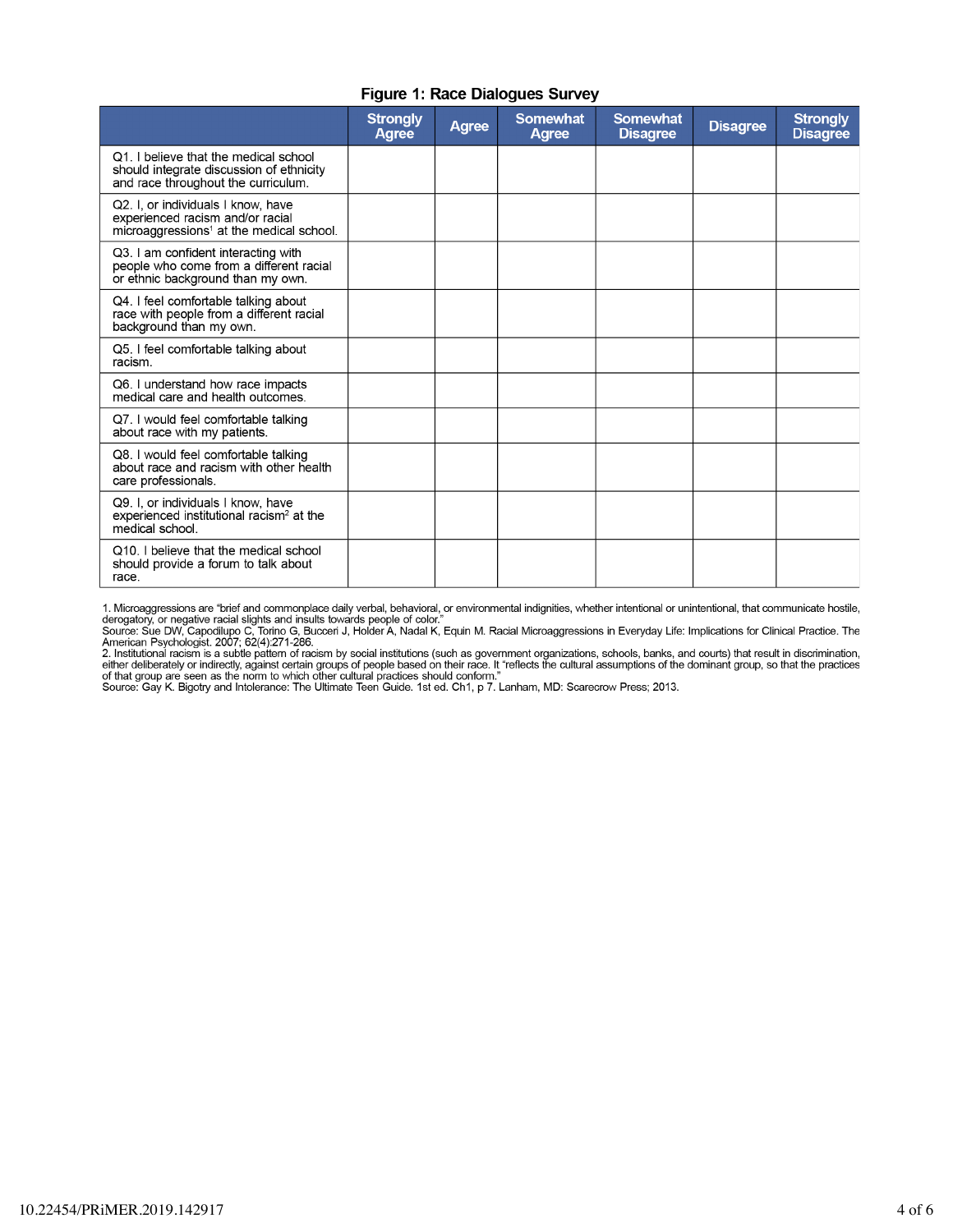| <b>Characteristic</b>   | Nonparticipant, n (%) | Participant, n (%) | Total, n (%) |  |
|-------------------------|-----------------------|--------------------|--------------|--|
| Gender                  |                       |                    |              |  |
| Male                    | 26 (42.6)             | 5(21.7)            | 31 (36.9)    |  |
| Female                  | 35(57.4)              | 18 (78.3)          | 53(63.1)     |  |
| <b>Ethnicity</b>        |                       |                    |              |  |
| Hispanic/Latino         | 3(4.9)                | 5(21.7)            | 8(9.5)       |  |
| Not Hispanic/Latino     | 58 (95.1)             | 18 (78.3)          | 76 (90.5)    |  |
| Race                    |                       |                    |              |  |
| White                   | 49 (80.3)             | 9(39.1)            | 58 (69.0)    |  |
| Black, African American | 2(3.3)                | 4(17.4)            | 6(7.1)       |  |
| Middle Eastern          | 0(0.0)                | 1(4.3)             | 1(1.2)       |  |
| South Asian             | 2(3.3)                | 2(8.7)             | 4(4.8)       |  |
| Other Asian             | 4(6.6)                | 6(26.1)            | 10 (11.9)    |  |
| Other                   | 3(4.9)                | 1(4.3)             | 4(4.8)       |  |
| No answer               | 1(1.6)                | 0(0.0)             | 1(1.2)       |  |
| <b>Total</b>            | 61                    | 23                 | 84           |  |

#### Table 1: Self-Reported Demographics of Race Dialogue Series Participants and Nonparticipants

Table 2: Results of the Race Dialogue Series Survey by Question

|                                                 | Participant (n=23) v.<br>Nonparticipant (n=61) |                | <b>Participant Unpaired</b><br>Pre/Postsurvey (n=23) |               | <b>Participant Paired Pre/</b><br>Postsurvey (n=16) |                    |
|-------------------------------------------------|------------------------------------------------|----------------|------------------------------------------------------|---------------|-----------------------------------------------------|--------------------|
|                                                 | P Value                                        | 95% CI         | P Value                                              | 95% CI        | $t$ (df)                                            | Sig.<br>(2-tailed) |
| Q1. Integrate discussion                        | $< 01*$                                        | $-143, -0.27$  | 1.00                                                 | $-0.44, 0.44$ | 0.00(15)                                            | 1.00               |
| Q2 Microaggression                              | .08                                            | $-1.52.0.09$   | $.03*$                                               | 0.12, 1.97    | 3.63(15)                                            | $< 01*$            |
| Q3. Confident interacting                       | .96                                            | $-0.41, 0.39$  | .08                                                  | $-0.04.0.65$  | 1.78(15)                                            | .10                |
| Q4. Talking about race                          | .20                                            | $-1.06.0.23$   | .25                                                  | $-0.23, 0.83$ | 3.09(15)                                            | $< 01*$            |
| Q5. Talking about racism                        | .18                                            | $-1.01, 0.19$  | .07                                                  | $-0.04, 0.91$ | 1.70(15)                                            | .11                |
| Q6. Race impacts medical care                   | $.01*$                                         | $-0.91, -0.31$ | $.04*$                                               | 0.02, 0.76    | 2.41(15)                                            | $.03*$             |
| Q7. Race and patients                           | .75                                            | $-0.70, 0.51$  | $.01*$                                               | 0.24, 1.24    | 3.22(15)                                            | $< 01*$            |
| Q8. Race and other health care<br>professionals | .47                                            | $-0.36, 0.78$  | $.01*$                                               | 0.17, 1.23    | 2.78(15)                                            | $.01*$             |
| Q9. Institutional racism                        | .30                                            | $-1.07, 0.34$  | $< 01*$                                              | 0.62, 2.34    | 4.53(15)                                            | $< 01*$            |
| Q10. Forum to talk about race                   | $< 01*$                                        | $-1.37, -0.63$ | .31                                                  | $-0.08, 0.26$ | 1.46(15)                                            | .16                |

\* Statistically significant result

#### Acknowledgments

The authors acknowledge the Sam W. Ho Health Justice Scholars Program (formerly Tufts Student Service Scholars), YWCA Boston, and Tufts University School of Medicine.

Financial Support: This study received financial support from the Jonathan M. Tisch College of Civic Life, Tisch Fund for Civic Engagement; and from theTufts University School of Medicine, Department of Family Medicine.

**Presentations:** This study was presented as a Completed Peer Paper at the Society of Teachers of Family Medicine